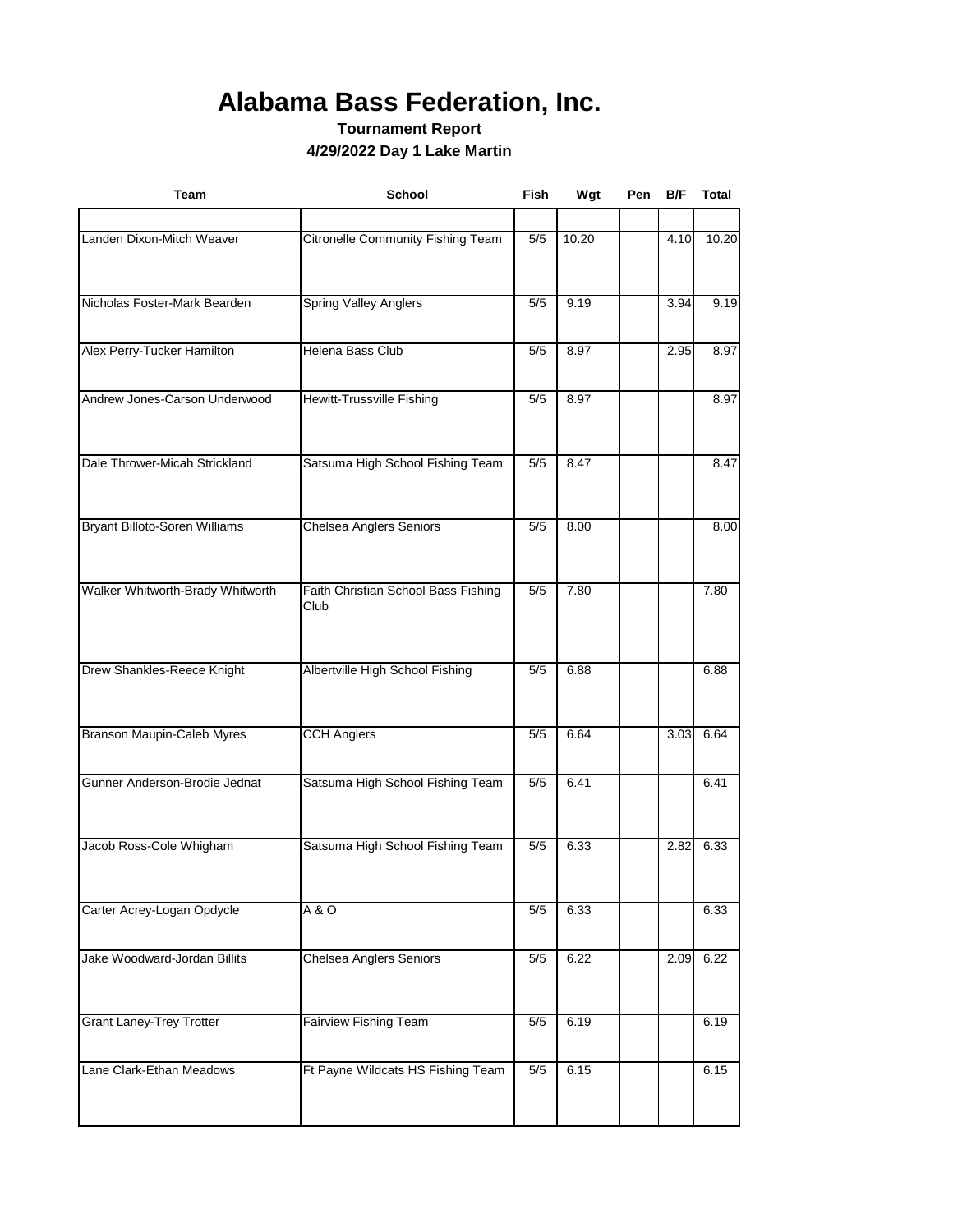| Brandon Berry-Hunter Bright        | Helena Bass Club                    | 5/5 | 6.01 |  | 6.01 |
|------------------------------------|-------------------------------------|-----|------|--|------|
| <b>Blake Gingles-Davey Shirley</b> | Chelsea Anglers Seniors             | 5/5 | 6.00 |  | 6.00 |
| Chase Bryan-Wyatt Bryan            | Saraland Spartans Fishing Team      | 5/5 | 6.00 |  | 6.00 |
| Everett Jones-Connor Sikes         | Prattville Christain Academy Junior | 5/5 | 5.95 |  | 5.95 |
| Benjamin Graves-Landon Shotts      | Hewitt-Trussville Fishing           | 5/5 | 5.62 |  | 5.62 |
| Levi Harris-Zane Roberts           | <b>Fairview Fishing Team</b>        | 5/5 | 5.61 |  | 5.61 |
| Kaden Mathis-Jared Smith           | West Point Fishing Warriors         | 5/5 | 5.57 |  | 5.57 |
| Aiden Gunter-Jake Bozeman          | Winfield Student Anglers            | 5/5 | 5.57 |  | 5.57 |
| Christian Parnell- Observer        | Citronelle Community Fishing Team   | 5/5 | 5.26 |  | 5.26 |
| Ryan Moore-Jacob Hubbard           | Albertville High School Fishing     | 5/5 | 4.95 |  | 4.95 |
| Braxton Hopper-Nicholas Lamoureux  | <b>Chelsea Anglers Seniors</b>      | 5/5 | 4.85 |  | 4.85 |
| Gray Chapman-Brayden Abbott        | Satsuma High School Fishing Team    | 5/5 | 4.74 |  | 4.74 |
| Slade Davis-Hunter Wilks           | Sylvania Bass Fishing Team          | 5/5 | 4.54 |  | 4.54 |
| Aiden Smith-William Poe            | <b>Spring Valley Anglers</b>        | 5/5 | 4.30 |  | 4.30 |
| Parker Stinson-Brock Cammon        | Satsuma High School Fishing Team    | 5/5 | 4.26 |  | 4.26 |
| Jacob Fulgham-Hannon Richardson    | <b>Chelsea Anglers Seniors</b>      | 5/5 | 3.96 |  | 3.96 |
| Zac Hopson-Katie Hopson            | <b>Chelsea Anglers Seniors</b>      | 4/4 | 3.49 |  | 3.49 |
| Michael Maynor-Andrew Graves       | Hewitt-Trussville Fishing           | 5/5 | 7.66 |  | 7.66 |